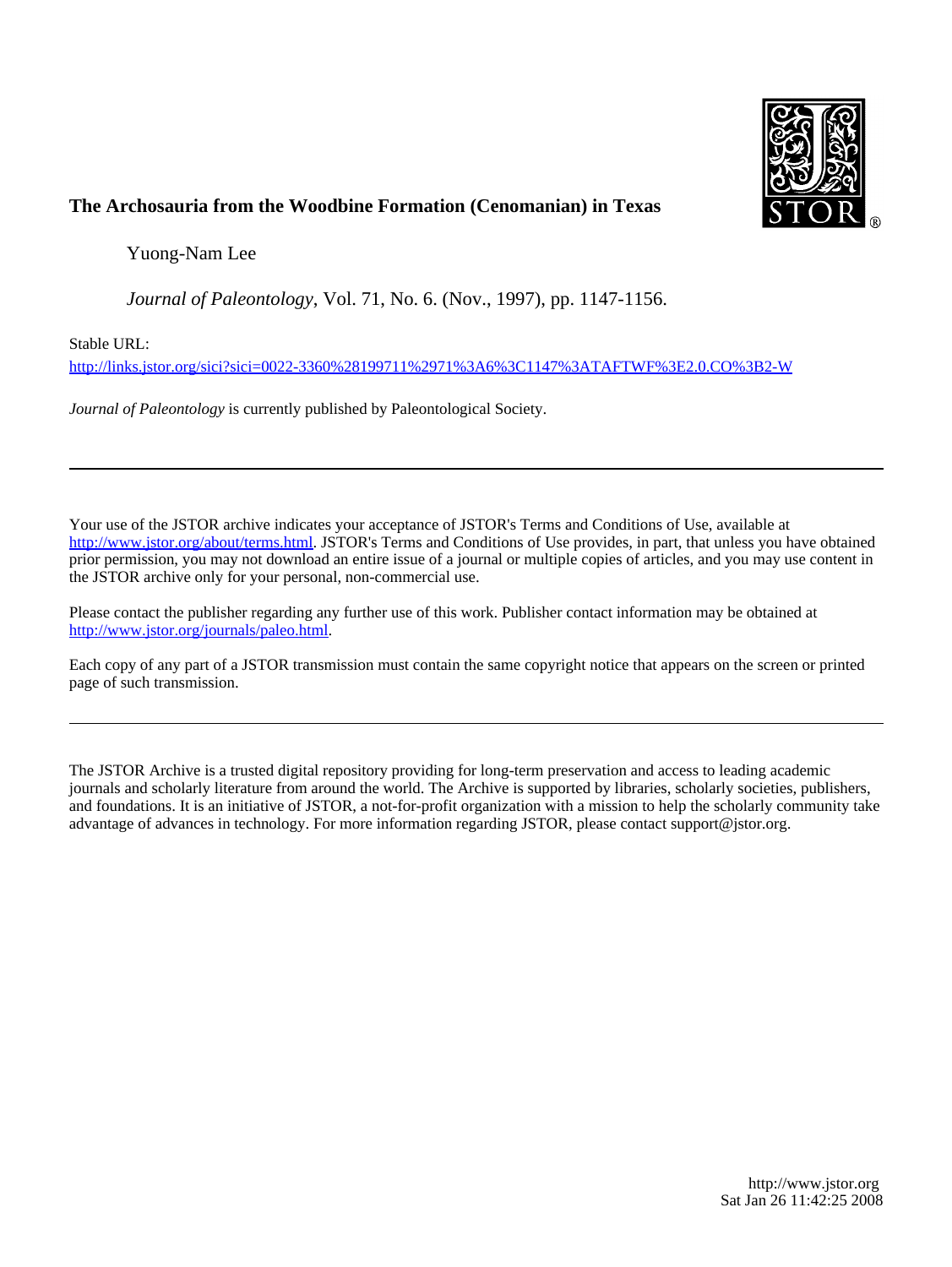# THE ARCHOSAURIA FROM THE WOODBINE FORMATION (CENOMANIAN) IN TEXAS

## YUONG-NAM LEE

Department of Earth System Sciences, Yonsei University, 134 Shinchon-dong, Sudaemoon-ku, Seoul 120-749, South Korea

ABSTRACT-The archosaur fauna from the Woodbine Formation (Cenomanian), Tarrant County, Texas includes crocodiles, theropod, nodosaurid, and hadrosaurid dinosaurs. A new neosuchian crocodile, *Woodbinesuchus bversmauricei* new genus and species, appears to be a longirostrine goniopholid. Isolated theropod teeth include morphotypes similar to *Richardoestesia.* Nodosaurid premaxillary teeth are unique among early nodosaurids in having no marginal cusps. Hadrosaurid remains represent the oldest hadrosaurs east of the Western Interior Seaway.

#### INTRODUCTION

THE WOODBINE Formation, named by Hill (1901) for a small town in east-central Cooke County, Texas, is the basal for-THE WOODBINE Formation, named by Hill (1901) for a small mation of the Gulf Series. It is best known for being the source of the East Texas oil field, one of the largest oil fields on the North American continent (Halbouty and Halbouty, 1982). It unconformably overlies the Grayson Marl, uppermost member of the Washita Group, and is unconformably overlain by the Eagle Ford Group. Two major members are widely recognized in the Woodbine Formation. They are the Dexter Member (lower sandstone) of Taff (1893) and the Lewisville Member (upper shale) of Hill (1901). In Tarrant County, Dodge (1968) proposed four rock units, in ascending order, the Rush Creek, Dexter, Lewisville, and Arlington members. The purpose of this paper is to document for the first time archosaurs from the Woodbine Formation in Tarrant County, Texas, and to discuss the importance of their stratigraphic occurrence.

Although many paleontological studies have been conducted (mainly on invertebrates and plants), the fossil vertebrates of the Woodbine Formation had received little attention until the first investigation was initiated by the search for mammals (McNulty and Slaughter, 1968). Through bulk washing on a large scale, two mammal teeth were collected and identified as a therian premolar and a lower incisor of a taeniolabidoid multituberculate (Krause and Baird, 1979). Among other fossils found in the search for mammals, only fishes including sharks have received brief taxonomic studies (McNulty and Slaughter, 1962; Mc-Nulty, 1964; McNulty and Slaughter, 1968; Slaughter and Steiner, 1968; Welton and Farish, 1993). No archosaur fossils were described. Recently, crocodiles and dinosaurs have been recovered from newly discovered localities (Figure 1, Table 1).

Crocodilians are not rare in the Woodbine Formation and have been recovered from some localities by surface prospecting and screening. Most specimens are isolated teeth, vertebrae, and 0steoderms. A reasonably complete crocodile was found by J. Byers and J. Maurice in May, 1990. The specimen was discovered in the lowermost Woodbine Formation just above the basal contact with the Grayson Formation in Tarrant County, Texas. Dinosaur teeth are known from several localities. Recently, a complete hadrosaur tibia and fibula were recovered at SMU locality 234, where G. Eckland found a femur in 1989. In southern Denton County, the skull of hadrosaur was found, but it is not described in this paper.

Outcrops developed along Bear Creek near the south entrance to Dallas-Fort Worth International Airport (Figure 2) has produced crocodilians, theropod teeth, nodosaurid and hadrosaurid teeth with a few bones. Stratigraphic sections at SMU locality 245 mark a transition phase of the Woodbine Formation into the typical deeper marine shale facies of the Eagle Ford Group.

Here, the section consists of a lower shaly sandstone unit and an upper sandy shale unit interbedded with thin fossiliferous sandstone layers. Dark, lignitic and carbonaceous strata are also common. Thin sandstone units contain fine quartzose sand with calcareous and ferruginous cement, and are rich in chert pebbles and phosphatic nodules. A phosphatic pebble conglomerate surface marks a transgressive lag deposit. This surface contains abundant reworked vertebrate bones, primarily teeth and small fragments including fishes, frogs, turtles, crocodiles, dinosaurs, and a mammal. Terrestrial fossils are concentrated with those characteristic of brackish environments.

The upper part of the Washita Group (Grayson Marl) underlying the Woodbine and the basal unit of the Eagle Ford Group, above the Woodbine, are included in the Cenomanian (Michael, 1972; Mancini, 1979; Birkelund et al., 1984). The uppermost shale unit of locality 245 yields a Conlinoceras tarrantense ammonite zone fauna, which represents the lower middle Cenomanian (Kennedy and Cobban, 1990). Therefore, Woodbine archosaurs are not younger than the early middle Cenomanian (approximately 95 Ma). The occurrence of transgressive lags in the depositional sequence and associated discontinuous thin bodies of coarser clastic sediment in this area suggests that the uppermost Woodbine Formation (the Arlington Member) was deposited along a low-lying coastal plain (Powell, 1968). This shoreface setting was modified by a series of relatively small transgressive and regressive events before the major transgression which deposited the sediments of Eagle Ford Group.

Abbreviations.-AMNH, American Museum of Natural History, New York; BMNH, Natural History Museum, London; KU, University of Kansas, Museum of Natural History, Lawrence; MAFI, Magyar Allami Foldtani Intezet, Budapest; MU, University of Missouri, Columbia; ROM, Royal Ontario Museum, Toronto; SMU, Shuler Museum of Paleontology, Southern Methodist University, Dallas; YPM, Peabody Museum of Natural History, Yale University, New Haven.

### SYSTEMATIC PALEONTOLOGY

CROCODYLOMORPHA Walker, 1970 CROCODYLIFORMES Clark in Benton and Clark, 1988 MESOEUCROCODYLIA Whetstone and Whybrow, 1983 GONIOPHOLIDAE Cope, 1875 Genus WOODBINESUCHUS new genus

Type species.-Woodbinesuchus byersmauricei new species Etymology.—Referring to its occurrence in the Woodbine Formation, and Greek souchos, crocodile.

Diagnosis.—A goniopholid with slender, remarkably elongate snout (sixteen teeth in mandibular symphysis); short contribution of splenial to symphysis (one-fifth of symphysis length); no external mandibular fenestra; straight cranial edge of scapula.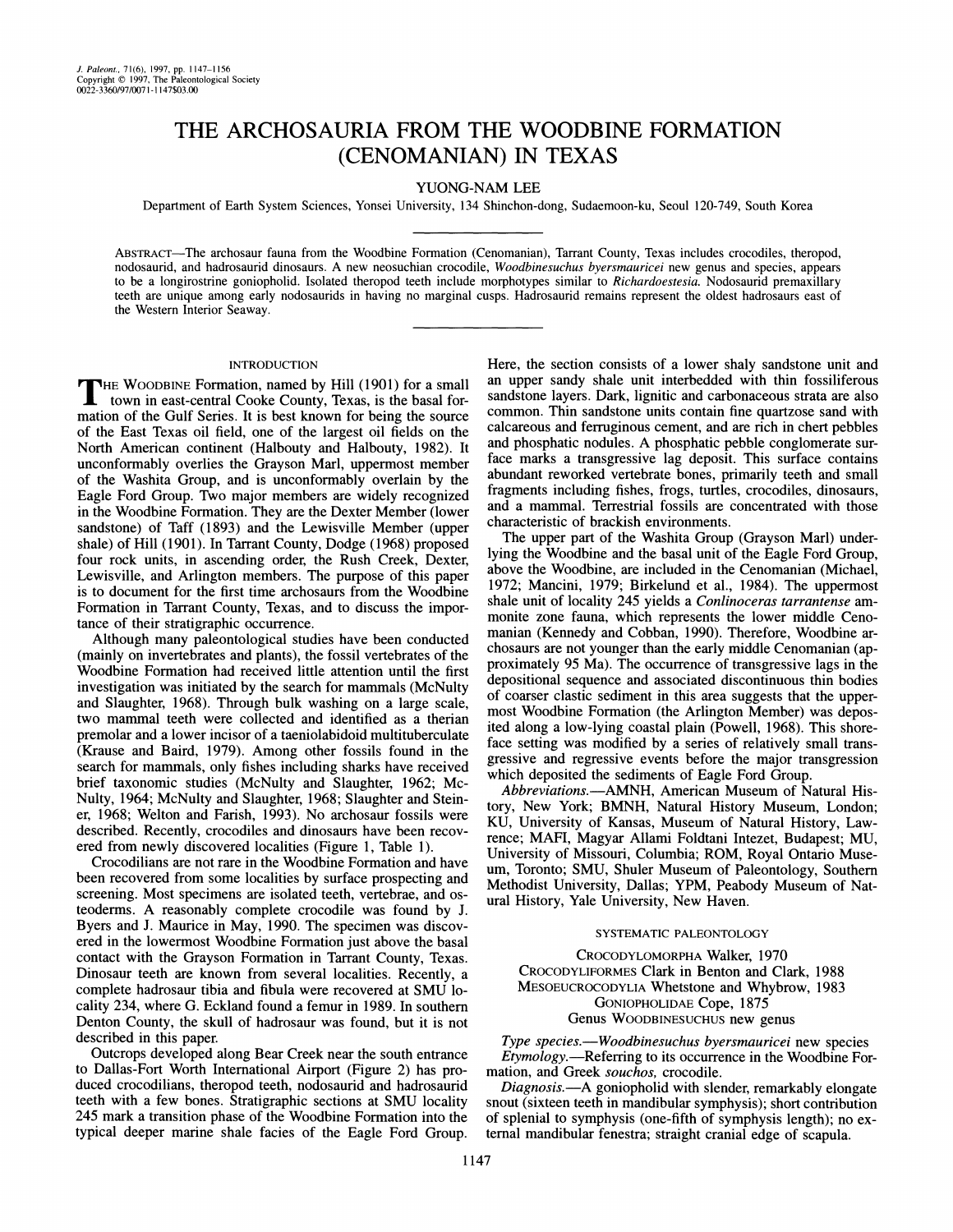

FIGURE 1-Archosaur localities marked by SMU locality numbers in Tarrant County, Texas.

### WOODBINESUCHUS BYERSMAURICEI new species Figures 3, 4

Holotype.—SMU 74626. Lower jaws, and postcranial elements.

Etymology.—The species is named in honor of Mr. J. Byers and J. Maurice, who found the specimen.

Diagnosis.-As for the genus.

Location and horizon.-Tarrant County, Texas (SMU locality 243, exact location on file at SMU). Woodbine Formation (Rush Creek Member) above basal contact with the Grayson Formation. Upper Cretaceous, Cenomanian.

Description.-Representative skeletal measurements are given in Table 2. Although distorted and covered with the pyritic concretions medially, the mandible is nearly complete (Figure 3.1-3.3). Each element of the mandible is completely fused except for the contact of the dentary with the splenial, so that most sutures are not clear. The dentary is relatively long with 26 alveoli. As in most goniopholids, the tip of the dentary is slightly expanded laterally by the third and fourth alveoli (15 mm in diameter) about twice as large as first two alveoli, forming a cranial bulge at the level of the fourth tooth. The slender mandibular symphysis is remarkably long and extends back to the sixteenth alveolus, which is longer than those of previously known goniopholids. It occupies greater than one-third the total length of each ramus. The symphysis reaches caudally the level of the seventh dentary tooth in Goniopholis simus (Owen, 1878, 1879), eleventh in Vectisuchus leptognathus (Buffetaut and Hutt, 1980), and fourteenth or fifteenth in Sunosuchus junggarensis (Wu et al., 1996). The width of the symphysis increases gradually from the fifth alveoli to the splenial, where the two rami diverge caudally. The angulation of the divergence is unclear due to the strong distortion of the rami. The alveoli caudal to the first four are approximately equal in size (10 mm in diameter) and are arranged at approximately equal distances to the level of the ninth tooth. Caudal to the ninth tooth socket the alveoli are closer together and smaller. All of the alveoli are directed slightly forward and outward. The medial surface of the splenial is severely broken so that its contribution to the ventral surface of the mandible is unclear. In the dorsal view, the splenial meets the dentary, comprising one-fifth of the symphysis caudally. It reaches the level of the thirteenth mandibular tooth cranially. The splenial occupies a small portion of the symphysis in most goniopholids except for Vectisuchus. It extends forward to the level of the seventh tooth in Eutretauranosuchus delfsi having eight mandibular teeth (Mook, 1967), but occupies the half of the length of the symphysis in Vectisuchus. The external mandibular fenestra of Woodbinesuchus is closed as in derived mesoeucrocodylians such as Goniopholis and Bernissartia fagesii (Norell and Clark, 1990). The presence of the external mandibular fenestra was correlated with longirostry because all longirostrine crocodylomorphs have it (Norell and Clark, 1990), but not true in a longirostrine Woodbinesuchus. The dorsal edge of the surangular caudal to the tooth row is flat as in other goniopholids. It articulates with the well developed articular caudally. The articular fossa for the quadratic articulation is large, forming a rounded concavity medially. No foramen aereum is found as in Sunosuchus. The retroarticular process is long and directed caudoventrally as in other goniopholids. The lateral surface of the mandible is greatly ornamented with osteodermal sculpturing.

Six isolated teeth were recovered (Figure 3.4). They are slender, blunt, and recurved distally. The teeth are finely striated longitudinally with two distinct lateral edges, which appears to be similar to that of Goniopholis gilmorei (Holland, 1905).

Three cervical vertebrae are preserved including the axis (Figure 4.1). The odontoid process and centrum of the axis are well united but the neural arch is missing. The odontoid process is large and moderately convex cranially. The dorsal portion of the process is prominently elevated dorsolaterally, forming large oval tubercles for articulation with the neural arch of the atlas. The area between the tubercles is broadly concave and forms the ventral floor of the neural canal. Distinct diapophysial facets are round in outline and face caudolaterally. The cranioventral margin of the centrum of the axis is slightly expanded ventrally and the caudal end of the centrum is concave.

Although the exact positions of two post-axis cervical vertebrae are not determined, they are easily distinguished from each other. The neural spines of both are low and thick caudally, but the prezygapophyses of the more cranial cervical are closer together compared to those of the more caudal cervical (Figure 4.2). The diapophyses of the cranial cervical are short and directed ventrolaterally, but they are raised in position and lengthened in the caudal cervical. The amphicoelous centra of both cervicals have strongly keeled ventral margins, of which the cranial portion is extended into a short downward process (hypapophysis), but not pronounced and strong as in eusuchians. Parapophyses on both cervicals are situated on the centra, but are closer to the ventral border in the cranial cervical.

Ten vertebrae are assigned to the dorsal series (Figure 4.3). In all the neural spine is low and its height nearly equals its length, forming a trapezoid in lateral view. The dorsal surface is flat and broader than its base. The transverse processes, which project caudolaterally in the cranial dorsals, are directed laterally in the caudal series. These processes are stout with straight caudal margins, but the cranial margins have the typical indented

TABLE I-Archosaur fauna from the Woodbine Formation in Tarrant County, Texas. Locality numbers of this study:  $243 =$  John T. White/820;  $234 =$  Murrel Park;  $245 =$  Bear Creek.

| Localities                                                 | Specimens                                                                                                                                           |
|------------------------------------------------------------|-----------------------------------------------------------------------------------------------------------------------------------------------------|
| SMU 245 (Arlington Member)                                 | Crocodilian teeth, vertebrae, and osteoderms<br>Theropod teeth<br>Nodosaurid teeth, humerus, fibula, and osteoderm<br>Hadrosaurid teeth and humerus |
| SMU 234 (Lewisville Member)<br>SMU 243 (Rush Creek Member) | Hadrosaurid femur, tibia, and fibula<br><i>Woodbinesuchus byersmauricei</i> new genus and species                                                   |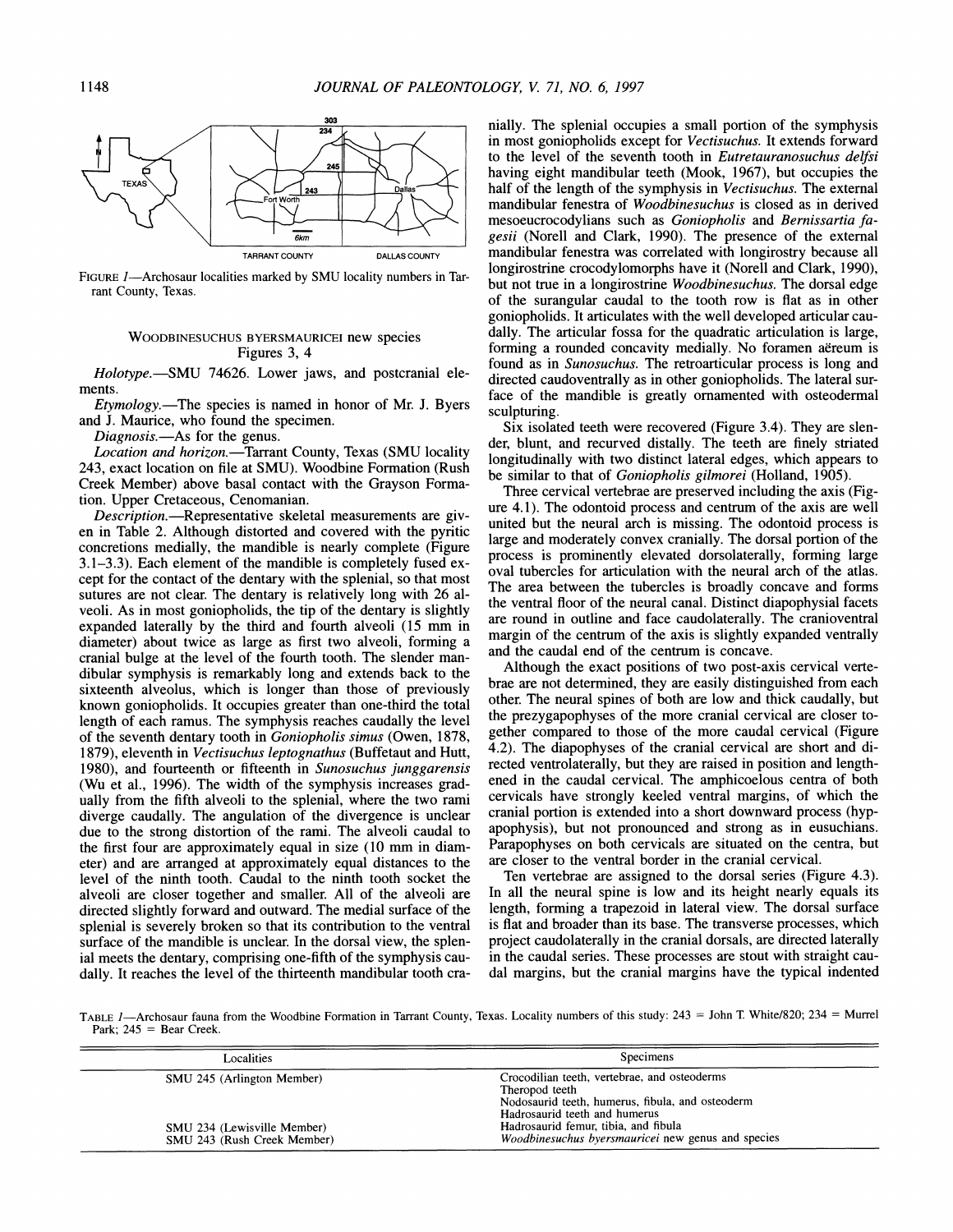

FIGURE 2-Stratigraphic sections of the Woodbine Formation exposed along Bear Creek near the south entrance to Dallas-Fort Worth International Airport (SMU locality 245).

notch for the parapophyseal facet. Both zygapophyseal surfaces are nearly on the level of the transverse processes. Prezygapophyses are directed slightly medially and dorsally, while postzygapophyses are directed slightly laterally and ventrally. The centra of all dorsals are amphicoelous. In the cranial dorsals, the ventral surfaces are slightly keeled and have a downward process like the cervicals, but centra become progressively more rounded caudally.

The caudal series is represented by three vertebrae with damaged neural arches. The zygapophyses are relatively small and close together compared with those of the dorsals. The amphicoelous centra have a deep longitudinal groove on the ventral surface.

Two cervical and twelve dorsal ribs and an ossified interclavicle (Figure 4.4) are preserved. The interclavicle is elongate and slightly convex dorsoventrally. The caudal end is pointed, compared to the moderately rounded cranial end.

The scapula and coracoid are well preserved and about equal in length. Compared with other goniopholids, the most remarkable aspect of the scapula is its nearly straight edges of the scapular blade, so symmetrical in lateral view (Figure 4.5). In *Goniopholis* (Owen, 1878, 1879; Dollo, 1883) and *Dakotasuchus kingi* (Mehl, 1941), the cranial edge is more strongly concave than the caudal edge. In lateral view, the concave proximal portion is bounded by an elevated cranial ridge and by the glenoid caudally. The glenoid region is massive and broad dorsoventrally. It is directed more laterally than ventrally. In comparison to the scapula, the coracoid is slightly longer and more massive (Figure 4.6). The glenoid is well demarcated from the base of the bone by a distinct lateral expansion. The glenoid surface of the coracoid is larger than that of the scapula. The coracoid foramen perforates the cranial portion of the glenoid, which is different from *Sunosuchus* having a coracoid foramen lying close to the scapular-coracoid suture. While the coracoid's proximal end appears rectangular, the distal end is long and greatly expanded cranioventrally into a broad flat blade. Its cranial edge is strongly curved, while the caudal edge is nearly straight. The proximal end of the radius is rounded and the distal end is broad craniocaudally (Figure 4.7).

The ilium is a heavy bone with an extended postacetabular process which are deep dorsoventrally, and tapering gradually toward the caudal end (Figure 4.8). It has two distinct articulations with the ischium and the pubis directly or indirectly. It is not certain whether its cranial articular surface meets the pubis



FIGURE*3-Woodbinesuchus byersmauricei* new genus and species (SMU 74626). I, reconstruction of mandible in dorsal view, scale bar equals 10 cm; 2-3, left mandible in dorsal and lateral views, scale bar equals 10 cm; 4, isolated tooth in lateral view and cross section, scale bar equals 1 cm. Abbreviations: ar, articular; d, dentary; s, splenial; san, surangular.

directly because the ischium is missing. Both articulations are smoothly rounded, but the caudal facet for the ischium faces ventrolaterally while the cranial facet lies at the angle of 45 degrees cranioventrally. The caudal articulation is slightly larger than the cranial. **A** deeply concave acetabulum is closed and situated between two articulations. The cranial margin of the ilium is smooth, not forming any prominent preacetabular process as seen an eusuchian *Leidyosuchus formidabilis* (Erickson, 1976). The ventral portion of the medial surface is rugose and irregularly shaped for the articulations with the sacral vertebrae. The expanded proximal end of the pubis forms oval in outline (Figure 4.9). Distally, the shaft becomes thinner laterally and wider craniocaudally to form a roughly triangular bone.

The right femur is sigmoidal in caudal view (Figure 4.10). The proximal end is enlarged and its head is distinctly round. The prominent fourth trochanter is located about one-fourth the length distally from the proximal end. The medial condyle is damaged. The proximal end of a tibia is massive, strong, and triangular in outline (Figure 4.11). The shaft is stout, slightly curved laterally in the proximal portion, and slender distally. The distal end is expanded in an oblique direction such that the two condyles face craniolaterally. Although a metapodial was recovered (probably a metatarsal), its exact position is not determined.

The sixty three osteoderms are preserved including 31 ventral osteoderms (Figure 4.12-4.16). The dorsal osteoderms are six from the dorsolateral region of the neck, 24 from the dorsal, three from the sacral, and three from the caudodorsal. Although these osteoderms do not represent the complete shield of this animal, it is possible to extract a general configuration from them. The six dorsolateral osteoderms of the neck are characterized by small round or teardrop-shaped osteoderms with a strong keel on the middle of the pitted surface (Figure 4.16). These are similar to those from the same region of *Sunosuchus junggarensis.* Dorsal osteoderms occur in two longitudinal rows. Right and left osteoderms meet along a straight median line, which is similar to that of *Protosuchus richardsoni* (Colbert and Mook, 1951), *Goniopholis simus* (Owen, 1879) and *S. junggarensis* (Figure 4.12-4.13). The dorsal surface of each osteoderm is irregularly pitted, but no keel as seen in *Vectisuchus leptognathus.* The osteoderms of each row are imbricated so that the caudal margins of osteoderms overlap the cranial margins of the osteoderms behind. The overlapped cranial margin of each osteoderm is smooth and unpitted. Most osteoderms have a lateral ridge with a cranially directed process. This craniolateral process underlies the cranially adjoining osteoderm so that osteoderms are longitudinally interlocked. The lateral ridge of more cranial osteoderms is bent sharply downward, producing an acute angle.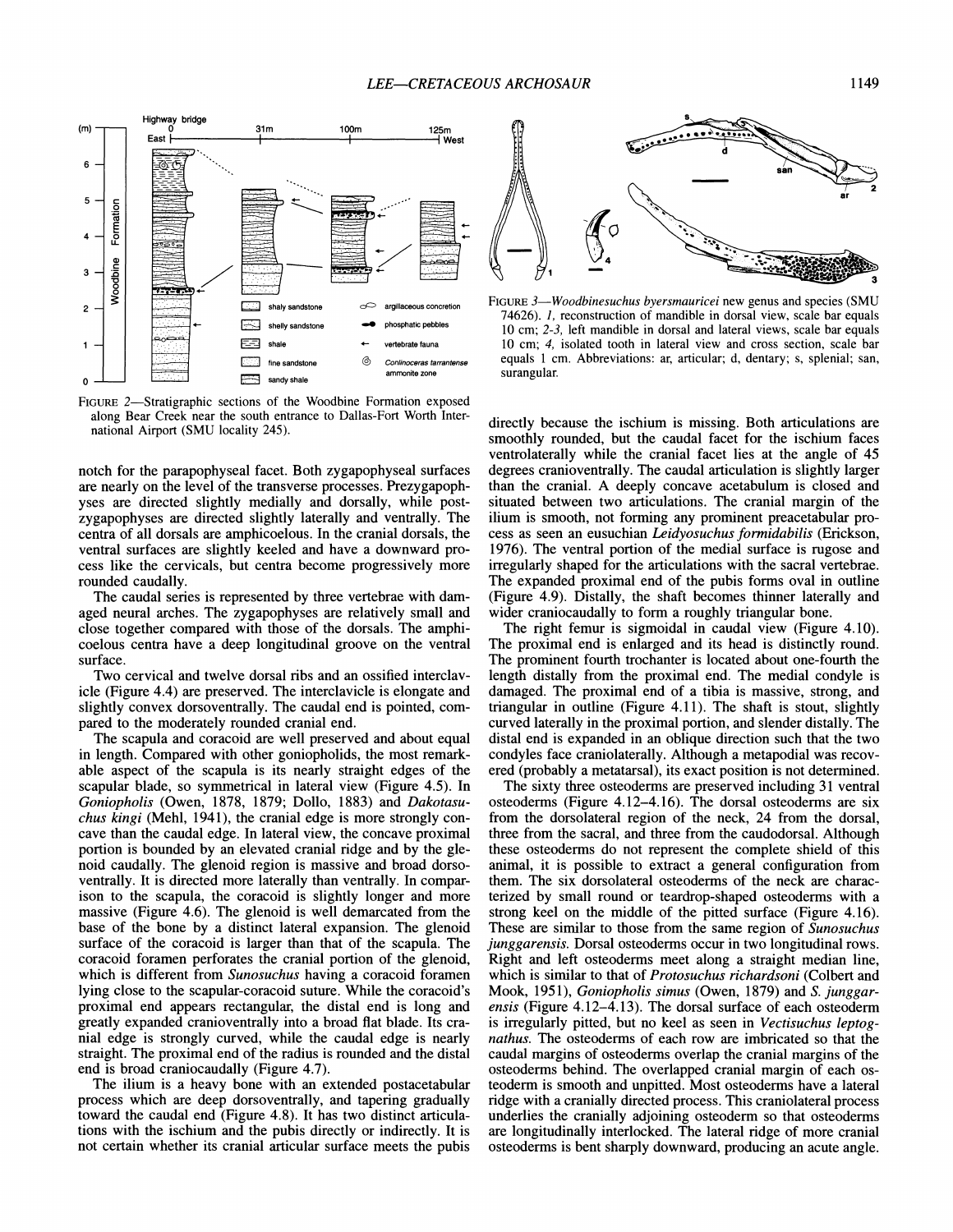| Woodbinesuchus byersmauricei new genus and species                             |                                 |
|--------------------------------------------------------------------------------|---------------------------------|
| Mandible: L                                                                    | 663                             |
| Mandible-Symphysis: L                                                          | 218                             |
| Axis—Centrum: L $\times$ W (cranial) $\times$ W (caudal)                       | $65 \times 47 \times 35$        |
|                                                                                |                                 |
| Two cervical vertebrae (positions unknown, but in anatomical order)            |                                 |
| —Centrum: $L \times W$                                                         | $44 \times 38$                  |
|                                                                                | $40 \times 45$                  |
| Ten dorsal vertebra (positions unknown)                                        |                                 |
| —Centrum: $L \times W \times H$ (including neural spine)                       | $49 \times 43 \times 74$        |
|                                                                                | $47 \times 41$                  |
| $^{\prime\prime}$<br>$^{\prime\prime}$                                         | $46 \times 41 \times 83$        |
| $^{\prime\prime}$<br>$^{\prime\prime}$                                         | $46 \times 43 \times 79$        |
| $\boldsymbol{n}$<br>$^{\prime\prime}$                                          | $45 \times 40 \times 74$        |
| $^{\prime\prime}$<br>$^{\prime\prime}$                                         | $45 \times 41$                  |
| $\mathbf{u}$<br>$^{\prime\prime}$                                              | $44 \times 44 \times 80$        |
| $^{\prime\prime}$<br>$\boldsymbol{H}$                                          | $43 \times 38 \times 78$        |
| n<br>$^{\prime\prime}$                                                         | $41 \times 42 \times 90$        |
| $\boldsymbol{\prime\prime}$<br>$^{\prime\prime}$                               | $40 \times 40 \times 75$        |
| Three caudal vertebrae (positions unknown, but in anatomical order)            |                                 |
| —Centrum: $L \times W$                                                         | $46 \times 31$                  |
| $^{\prime\prime}$                                                              | $43 \times 21$                  |
| $^{\prime\prime}$<br>$\pmb{\prime}$                                            | $40 \times 15$                  |
| Interclavicle: $L \times W$                                                    | $155 \times 32$                 |
| Scapula: $L \times W$ (proximal)                                               | $135 \times 50$                 |
| Carocoid: $L \times W$ (distal)                                                | $165 \times 75$                 |
| Radius: L                                                                      | 143                             |
| Ilium: $L \times H$                                                            | $132 \times 63$                 |
| Pubis: $L \times W$ (distal)                                                   | $114*** \times 55**$            |
| Femur: $L \times W$ (mediolateral, proximal)                                   | $235 \times 51$                 |
| Tibia: L $\times$ W (max. proximal) $\times$ W (max. distal)                   | $167 \times 38 \times 27*$      |
| Nodosaurids                                                                    |                                 |
| Humerus: L $\times$ W (max. proximal) $\times$ W (max. distal)                 | $352 \times 185^* \times 130^*$ |
| Fibula: L $\times$ W (max. proximal) $\times$ W (max. distal)                  | $296 \times 72 \times 60$       |
|                                                                                |                                 |
| Hadrosaurids                                                                   |                                 |
| Humerus: $L \times W$ (max. proximal)                                          | $245** \times 105$              |
| Femur: $L \times W$ (mediolateral, proximal)                                   | $390** \times 305$              |
| Tibia: L $\times$ W (craniocaudal, proximal) $\times$ W (mediolateral, distal) | $920 \times 360 \times 280*$    |
| Fibula: L $\times$ W (craniocaudal, proximal) $\times$ W (max. distal)         | $860 \times 194 \times 138$     |
| Astragalus: W (mediolateral)                                                   | 192                             |
|                                                                                |                                 |

TABLE 2-Representative skeletal measurements of *Woodbinesuchus byersmauricei* new genus and species, nodosaurid, and hadrosaurid specimens (in mm).

Abbreviations-L, length; W, width; H, height; \*, estimated; \*\*, broken length.

This angulation is wider toward the lumbar and sacral regions where dorsal osteoderms have maximum widths (158 mm). In the sacral region, osteoderms become longer than wide and lack the cranolateral process, but they have an unpitted overlapped area cranially like presacral osteoderms. Two of the three caudodorsal osteoderms do not have a cranolateral process and a cranial facet. One left caudodorsal osteoderm is more or less triangular in shape which may have been located in the middle region of the tail (Figure 4.14). It meets a cranial osteoderm and a fellow of the other side by suture without a cranial facet.

The two osteoderms are comparable to those from the dorsolateral region of the neck in shape and size, but lack a strong keel on the pitted surface. They are almost identical in morphology to the osteoderms of the limbs of S. *junggarensis.* 

Thirty one isolated ventral osteoderms are preserved in various polygonal shapes. Judging from the dermal pattern of *Tel eosaurus cadomensis* (Steel, 1973, figure 12) and S. *junggarensis* (Wu et al., 1996, figure 13), twenty two dermal osteoderms with articular facets on all sides represent medial ventral osteoderms. They are generally polygonal in shape, but most of them are hexagonal in outline (Figure 4.15). Nine osteoderms are the most lateral ventral osteoderms which lack the articular facet on only one side.

### OTHER CROCODYLlA

Abundant crocodilian specimens were collected from SMU locality 245 which include isolated teeth of several morphotypes, vertebrae, and osteoderms. Among them, button-shaped teeth (SMU 74640, 74641, Figure 5.2-5.5) consistent with *Bernissartia.* This genus has been reported from Lower Cretaceous sediments in Europe (Dollo, 1883; Buffetaut and Ford, 1979; Buscalioni et al., 1984; Buscalioni and Sanz, 1990) and Texas (Winkler et al., 1990). Primitive amphicoelous vertebrae and dorsal osteoderms of *Woodbinesuchus,* and eusuchian procoelous vertebrae and osteoderms with longitudinal keels on dorsal surfaces are found at Bear Creek (SMU 74639, Figure 5.1).

### Order SAURISCHIA Seeley, 1887 Suborder THEROPODA Marsh, 1881

Two tooth morphotypes (SMU 73778, 73779) were recovered through screen-washing at SMU locality 245. One is shaped like an isosceles triangle and the other is recurved (Figure 5.6-5.7). The former resemble a tooth (AMNH 81 14, Estes, 1964, figure 69) from the Lance Formation, Wyoming, which is straight and uncurved in lateral view and serrated on both sides. The recurved teeth have heavier serration in the distal edge than the mesial. Denticles are minute in size, at least four denticles per millimeter, and each denticle is rectangular in shape. These two morphotype are very similar to *Richardoestesia* from Campanian and Maastrichtian sediments (Currie et al., 1990). In *Richardoestesia,* the straight and recurved teeth represent cranial and more caudal mandibular teeth, respectively. Recently, cf. *Richardoestesia* was also recognized in the upper Cedar Moun-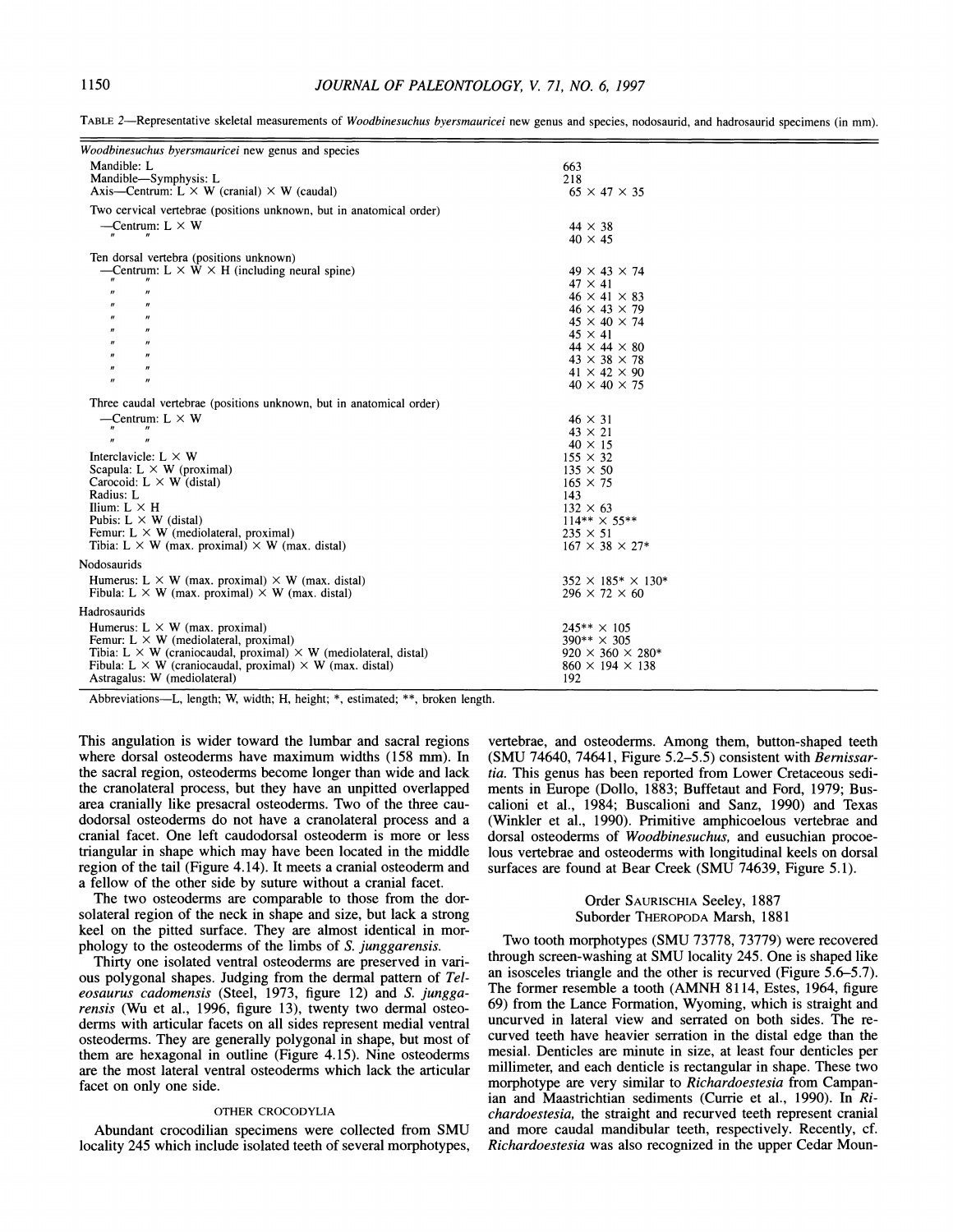

FIGURE*4-Woodbinesuchus byersmauricei* new genus and species (SMU 74626). *1,* axis in lateral view; 2, cranial cervical vertebra in left lateral view; 3, caudal dorsal vertebra in cranial view; 4, interclavicle in ventral view; 5, right scapula in lateral view; *6,* right coracoid in lateral view; 7, left radius in cranial view; *8,* right ilium in medial view; *9,*  left pubis in medial view; *10,* right femur in cranial view; *11,* right tibia in caudal view; *12,* dorsal osteoderm from neck region in dorsal view; *13,* dorsal osteoderm from middle region of trunk in dorsal view; *14,* caudodorsal osteoderm from middle region of tail in dorsal view; *15,* medial ventral osteoderm in ventral view; *16,* osteoderm from dorsolateral region of neck in dorsal view. Scale bar equals 5 cm.

tain Formation (lowest Cenomanian), Utah (Kirkland and Parrish, 1995).

### Order ORNITHISCHIA Seeley, 1888 Suborder ANKYLOSAURIA Osborn, 1923 Family NODOSAURIDAE Marsh, 1890

Nodosaurid remains from SMU locality 245 include isolated teeth, a right humerus, a left fibula, and an osteoderm. In general, the premaxillary teeth are known to have fewer denticles than the maxillary set, for instances, two small denticles in *Pawpawsaurus carnpbelli* (SMU 73203, Lee, 1996). Four premaxillary teeth (SMU 74637, Figure 5.8-5.9) are distinguished from those of *Pawpawsaurus, Sauropelta edwardsi* (AMNH 3035), and *Silvisaurus condrayi* (KU 10296, Eaton, 1960) in that they do not have marginal denticles. The surface are well enameled and the buccal crown is slightly convex with a faint basal cingulum. The lingual crown surface, in contrast, is concave, and forms a lozenge-shaped crown with the low basal cingulum. The apex of the cusp is slightly offset from the midline toward the caudal edge relative to the crown base. The root is straight as preserved and round in cross section.

Maxillary or dentary teeth (SMU 73777, Figure 5.10-5.11)



FIGURE 5-Woodbine archosaurs from SMU locality 245. *1*, crocodilian dorsal osteoderm (SMU 74639) in dorsal view, scale bar equals 10 mm; 2-5, *Bernissartia?* teeth (SMU 74640, SMU 74641) in occlusal and lateral views, scale bar equals 1 mm; 6-7, theropod teeth, *Richardoestesia?* (SMU 73778, SMU 73779) in lateral views, scale bar equals 1 mm; *8-9,* nodosaurid premaxillary tooth (SMU 74637) in labial and lingual views, scale bar equals 3 mm; *10-11,* nodosaurid tooth (SMU 73777) in labial and lingual views, scale bar equals 3 mm; *12,* hadrosaurid maxillary tooth (SMU 74638) in labial view, scale bar equals 5 mm; *13-14,* hadrosaurid mesial (?) maxillary tooth (SMU 73574) in labial and lingual views, scale bar equals 5 mm; 15, hadrosaurid dentary tooth (SMU 73571) in lingual view, scale bar equals 5 mm.

have a single wear facet on the occlusal face. It is positioned in the middle of the crown base, not on the edges of the crown. The wear angulation is approximately 80 degrees from horizontal. Thus, this wear surface suggests that maxillary or dentary teeth were staggered along the vertical plane. The non-occlusal face is prominently arched with a faint basal cingulum. The apical. cusp is slightly caudal to the midline of the crown. There are five mesial and three or four distal marginal cusps. The grooves separating marginal cusps do not continue down the crown face to the cingulum.

The humerus (SMU 72833, Figure 6.1) has a greatly expanded deltopectoral crest that forms a flat process. It extends smoothly from the humeral head without the demarcation seen in *Niobrarasaurus coleii* (MU 650, Carpenter et al., 1995), *Sauropelta edwardsi* (Ostrom, 1970, YPM 5191, 5312, AMNH 3035), and *Panoplosaurus mirus* (ROM 1215, Russell, 1940). The lateral edge of the deltopectoral crest is not thickened as in *Sauropelta.* In lateral view, therefore, the proximal end of the humerus is much thinner with a shallower concave flexor fossa than those of other nodosaurids. The bicipital crest is damaged. The shaft is almost straight, and not strongly twisted as is the humerus of *Pawpawsaurus,* in which the deltopectoral crest extends forward nearly perpendicular to the long axis of the distal end. On the caudolateral aspect of the shaft, there is a distinct oval depression, probably for insertion of the M. latissimus dorsi (Coombs, 1978). The radial capitulum is distinctly large and much closer to the ectepicondyle than the entepicondyle. The olecranon notch between the condyles is shallow, but the olecranon fossa is deep.

A left fibula (SMU 73059, Figure 6.2) is a straight bone with expanded ends. The fan-shaped proximal end is strongly compressed transversely, producing a slightly concave crescent medially. The dorsal articular surface is convex and rugose. In contrast with other ankylosaurian fibulae, the shaft is straight. There is a rugose scar approximately one-fourth the way down the shaft, a little higher than in *Sauropelta.* The distal end expands slightly cranially and forms a rugose, flattened bottom.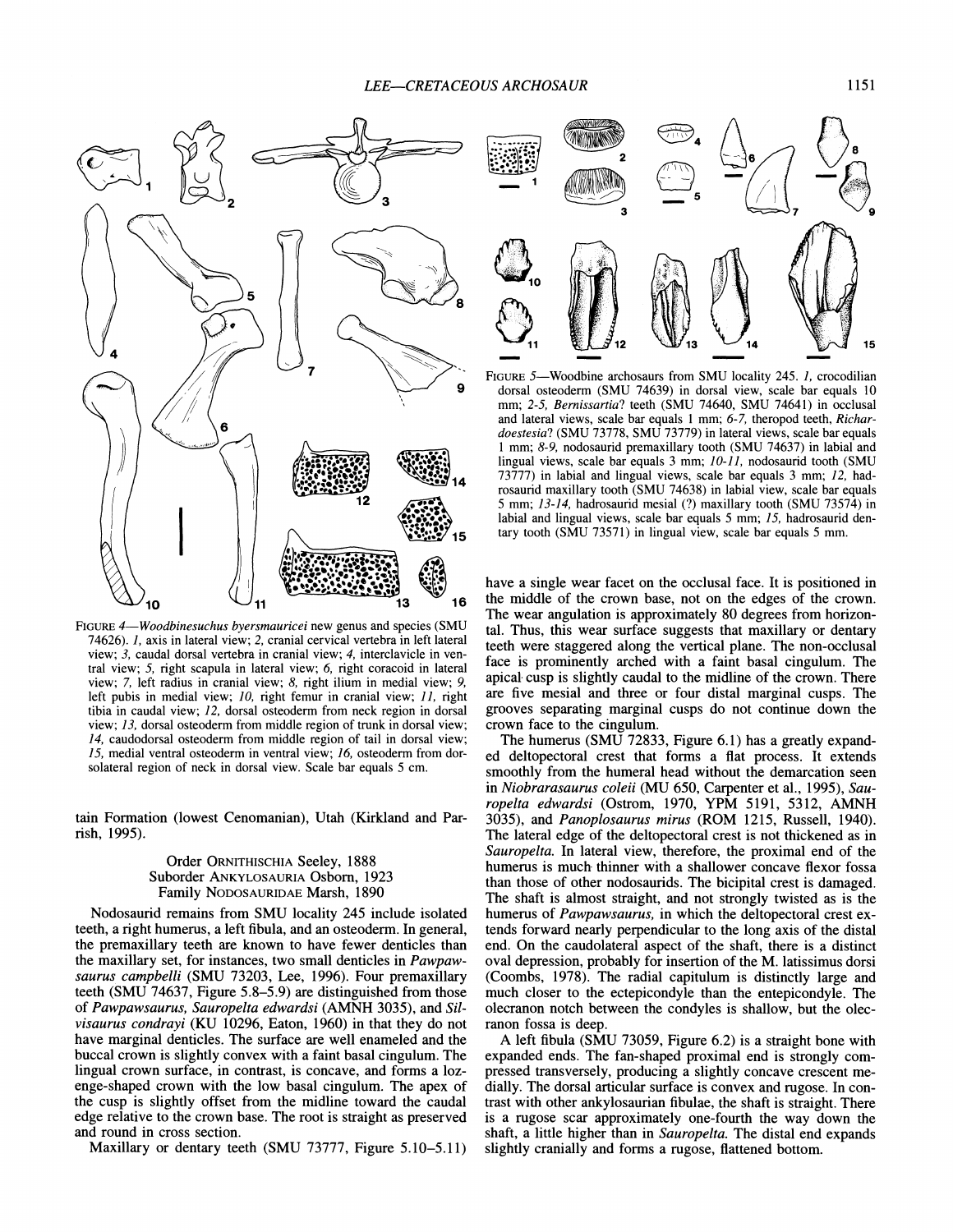SMU 74081 is an incomplete small subcircular osteoderm with an asymmetrically placed keel on the heavily pitted dorsal surface. The flat ventral surface indicates that this osteoderm probably belongs to a nodosaurid (Coombs, 1971).

### Suborder ORNITHOPODA Marsh, 1881 Family HADROSAURIDAE Cope, 1869

Maxillary teeth are represented by two tooth morphotypes. One is most similar to *Gilmoreosaurus mongoliensis* (AMNH 6551, Gilmore, 1933) from the Iren Dabasu Formation in China (SMU 74638, Figure 5.12). The crown is tall relative to mesiodistal-width (1.7: I), bearing a strong median carina. As in typical hadrosaurid maxillary teeth, there are no secondary ridges on the crown. The apex is bluntly rounded. The margins of the crown are well denticulated from the mid portion to the apex. The papillae are semilunate clusters (Beavan et al., 1994). The size of papillae decreases gradually from the apex to the point of maximum mesiodistal width.

The second morphotype differs from typical hadrosaurid maxillary teeth in having two secondary ridges converging from the base to the apex where they meet the primary ridge (SMU 73574, Figure 5.13-5.14). Marginal denticles are developed on the mesial and distal edges. In lingual view, the base has a longitudinal groove mesially and distally to accommodate the crowns of closely packed adjacent teeth as is characteristic of hadrosaurids. This tooth might represent a mesially positioned maxillary tooth.

A dentary tooth (SMU 73571, Figure 5.15) has a long tapering root that is thick laterally. The crown is short and broad (24 mm high and 16 mm wide). The enameled surface of the crown is divided unequally by a low but sharp median carina. It is slightly offset distally from the midline and recurved toward the apex. The distal portion of the tooth is bounded by marginal denticles and the shelf below, and is devoid of subsidiary ridges. The larger mesial portion is subdivided by a poorly defined secondary ridge. It extends parallel to the median carina from the base of the shelf to the denticles. The shelves just below the widest part of the crown produce an obliquely inclined cingulum mesially and distally as in *Iguanodon* cf. *athetfieldensis* (BMNH 40100, Norman, 1986). The distal cingulum is more prominent than the mesial. The marginal denticles wrap around the edges of the crown above the cingulum, reducing in size towards the apex, in contrast to the maxillary tooth. The apex is roundly pointed. All of these features suggest a primitive hadrosaurid tooth. Relatively broad dentary teeth is a primitive character in hadrosaurids such as *Claosaurus agilis* (Horner, 1990; Carpenter et al., 1995), *Gilmoreosaurus mongoliensis, Telmatosaurus transsylvanicus* (Weishampel et al., 1993), and *Gryposaurus latidens* (Horner, 1992). The presence of supplementary ridges is retained as a plesiomorphic state in *Lophorhothon atopus* (Horner, 1992) and *Telmatosaurus transsylvanicus.* It is highly reminiscent of those of *Iguanodon* and *Ouranosaurus.* The angulation between the crown and root is low in the SMU specimens (1 15 degrees), which is interpreted as a primitive character in hadrosaurids (Homer, 1990).

Although the distal end is missing, a left humerus retains the sigmoidal curve in the middle portion of the shaft as in typical hadrosaurid humeri (SMU 73204, Figure 6.3, Norman, 1990). The deltopectoral crest is plesiomorphically small, projecting from the shaft (Weishampel and Homer, 1990).

**A** proximal left femur from SMU locality 234 is broken at the top of the fourth trochanter (SMU 73062, Figure 6.4). The hemispherical femoral head is well developed and set off from the shaft by a craniocaudally compressed short neck. The greater trochanter is convex dorsally, but not extending above the head as in most hadrosaurids (Weishampel and Homer, 1990). It lies

slightly below the level of the head as in *Telmatosaurus transsylvanicus* (MAFI v.10338, Weishampel et al., 1993, figure 5f). The lateral surface of the greater trochanter is flattened and straight as preserved. The lesser trochanter is marked by a faint groove craniolaterally, rather than by an open cleft as in most hadrosaurids.

The tibia is robust and straight, expanded at both ends (Figure 6.5-6.6). The lateral condyle is separated from the larger caudal end of the proximal tibia by a deep, wide, U-shaped groove. The distal end is expanded transversely with its long axis approximately 75 degrees to that of the proximal end. The cranial aspect of the distal end is deeply depressed and covered with a dorsal projection from the astragalus between both malleoli, while on the caudal aspect, there is a distinct ascending ridge extending proximally.

The fibula is a straight bone with a craniocaudally expanded proximal end and a small knob-like distal end (Figure 6.7-6.8). The proximal end is conspicuously projected cranially and slightly curved medially with a prominent tongue-like process. The gracile shaft twists and flattens caudomedially to conform to the tibial articulation. The long axis of the distal end is, thus, oriented at about 50 degrees from that of the proximal end.

The astragalus is tightly bound to the distal tibia. It has a thick, rounded border medially that covers almost all of medial tibial malleolus except for its cranial tip. The lateral border is much thinner than the medial, and deeply concave medially. The ascending process on the astragalus appears to be similar to the hadrosaurid astragalus-type 2 (Brett-Surman, 1975, figure 7b).

#### DISCUSSION

Although dinosaur footprints from the Cenomanian sediments are widespread in North America (Storer, 1975, in British Columbia; Lockley, 1985, in Colorado; Thomas and Gillette, 1985, in New Mexico; Weishampel, 1990, in Arizona), Cenomanian archosaur body fossils are extremely rare. Cenomanian terrestrial sediments are widely distributed along the Westem Interior Seaway, primarily the Dakota Formation, but archosaur records from them are patchy. They include a distal end of a hadrosaurian (?) femur (Barbour, 1931; Galton and Jensen, 1979) in Nebraska, and *Dakotasuchus* (Mehl, 1941) and *Silvisaurus* (Eaton, 1960) in Kansas. Archosaur materials also have been found in some mammal localities of the Dakota Formation, Utah (Eaton, 1993), but these have not been described. Recently, theropod teeth were recognized in the upper Cedar Mountain Formation (lowest Cenomanian), Utah (Kirkland and Parrish, 1995). Therefore, the Woodbine fauna represents the first extensive Cenomanian archosaur assemblage from North America.

Although the important diagnostic characters for assigning to the family are not available due to the lack of the skull, two derived characters are recognized in *Woodbinesuchus.* They are the absence of the external mandibular fenestra and dorsal osteoderms without longitudinal keels. The former is known in *Goniopholis, Bemissartia,* and a primitive family, Atoposauridae including *Theriosuchus* and *Alligatorium* (Clark, 1994). The second character is, however, present only in *Goniopholis* of them as a derived one, indicating that *Woodbinesuchus* appears to be closer to genus *Goniopholis* than any other mesoeucrocodylian taxa. Therefore, *Woodbinesuchus* is tentatively referred to the Goniopholidae. The phylogenetic relationships of *Woodbinesuchus* with the Goniopholidae is not analyzed in this study because of the incompleteness of materials and the lack of the detail systematics of the Goniopholidae (Clark, 1986). Instead, *Woodbinesuchus* is compared mainly with the better-known taxa previously referred to the family.

A remarkable apomorphy of *Woodbinesuchus* is the long mental symphysis, which extends back to the level of the six-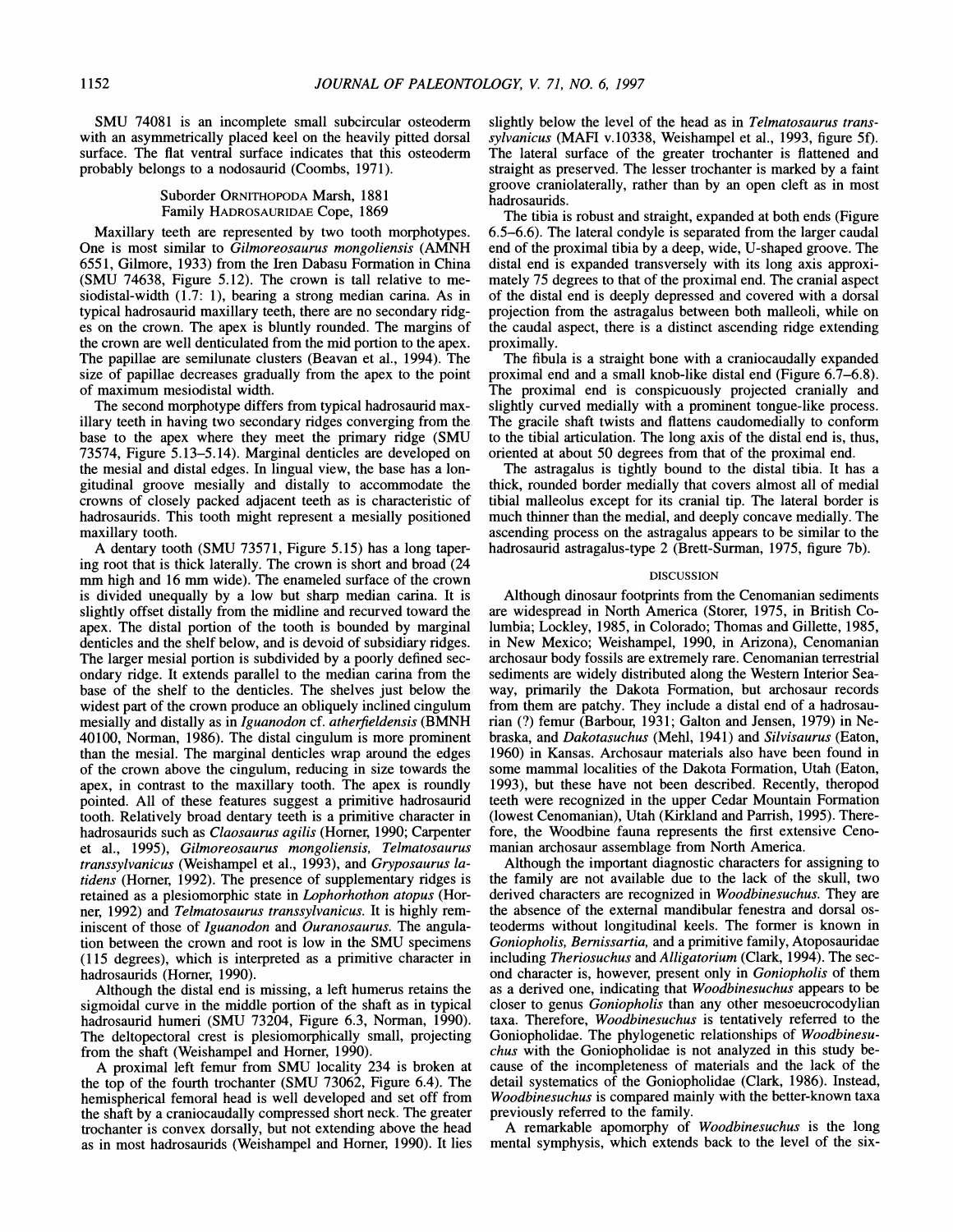

Figure 6—1, Nodosaurid right humerus (SMU 72833) in cranial view; 2, nodosaurid left fibula (SMU 73059) in lateral view; 3, hadrosaurid left **humerus (SMU 73204) in cranial view; 4-8, hadrosaurid left femur in cranial view, tibia in caudal and lateral views, and fibula in cranial and medial views (SMU 73062). Scale bars equal 10 cm.**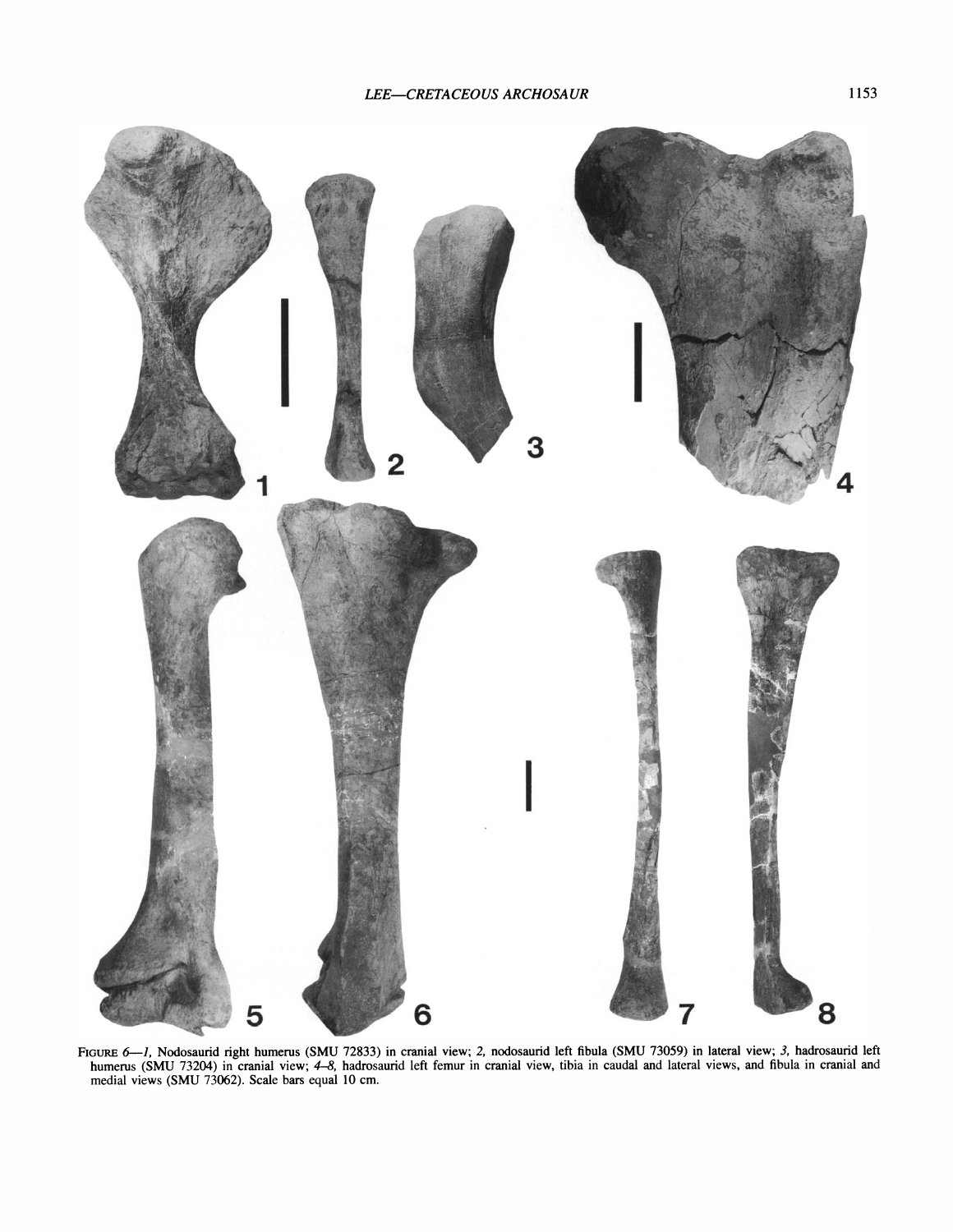teenth tooth. This feature certainly distinguishes *Woodbinesuchus* from previously known goniopholids with a much shorter symphysis. *Vectisuchus,* the first supposed goniopholid with a long-snout differs from *Woodbinesuchus* in having a moderate mental symphysis in length which reaches the level of the eleventh tooth, the deeply included splenial into the symphysis, and dorsal osteoderms with two longitudinal ridges. Woodbinesuchus is similar to *Sunosuchus* in having a long mental symphysis, but easily distinguished from *Sunosuchus* and *Eutretauranosuchus*  by the lack of the external mandibular fenestra. In addition, the proximal portion of the coracoid of *Woodbinesuchus* is more robust and massive than that of *Sunosuchus.* In *Woodbinesuchus,*  the coracoid foramen is located farther below than that of *Sunosuchus* lying close to the scapular-coracoid suture. Compared with *Eutretauranosuchus, Goniopholis,* and *Dakotasuchus* having the cranial edge more strongly concave than the caudal edge, *Woodbinesuchus* has nearly straight cranial edge of the scapular blade.

The transition from short-snouted to long-snouted forms has been convergently evolved repeatedly within the Crocodylia (Langston, 1973). The modification shown in *Woodbinesuchus*  reflects an adaptive specialization in feeding behavior. The elongation of the snout suggests a specialization for ichthyophagy in *Woodbinesuchus,* which is also indicated by the absence of undulation of the jaw margins (Iordansky, 1973). The symphysis in longirostrine crocodilians was known to incorporate the splenial to a considerable degree for strengthening the front end of the jaw (Langston, 1973), but not true in *Woodbinesuchus* and *Sunosuchus.* Compared with *Vectisuchus* having a shorter symphysis, the inclusion of the splenial into the symphysis is less extensive in *Woodbinesuchus* and *Sunosuchus,* which is unexpected in such long-snouted forms. Therefore, it does not seem that the inclusion of the splenial into the symphysis is related to the length of the symphysis.

The Woodbine nodosaurid is different from more derived nodosaurid taxa, *Edrnontonia* and *Panoplosaurus* in having premaxillary teeth. The absence of premaxillary teeth is regarded as an apomorphy in nodosaurid phylogeny (Coombs and Maryanska, 1990; Lee, 1996). They are known in three primitive genera, *Pawpawsaurus, Sauropelta,* and *Silvisaurus.* Premaxillary teeth of the Woodbine nodosaurid are, however, distinguished from these in lacking of marginal denticles. The humerus has no demarcation between the humeral head and the deltopectoral crest, and is quite flat with little shaft twist. The fibular shaft is uniquely straight without curvature departing from typical of ankylosaurian fibulae. In all of these features, these Woodbine nodosaurid remains strongly imply a new taxon, but taxonomic conclusions based on these isolated teeth and two limb bones would be premature.

Hadrosaurids are not uncommon in Campanian and Maastrichtian terrestrial sediments of Laurasia, but earlier hadrosaurid remains are extremely rare in the world. Except for a tooth from the Cenomanian Cambridge Greensand of England (Lydekker, 1888; Unwin, 1991), the earliest well preserved hadrosaurids were described from Asia, including *Gilrnoreosaurus* and *Bactrosaurus* from the Iren Dabasu Formation of China (Gilmore, 1933; Brett-Surman, 1979). Meanwhile, in North America, the oldest hadrosaurids are described from the late Coniacian through late Santonian of Mississippi (Kaye and Russell, 1973; Carpenter, 1982). Therefore, the Woodbine hadrosaurids described here represent the oldest hadrosaurs east of the Western Interior Seaway. China has been suggested as the place of origin for hadrosaurids (Rozhdestvenskiy, 1966). However, along with these Woodbine hadrosaurids, the recent discovery of hadrosaurid skeletons in the Cedar Mountain Formation (?Albian), Utah, (Kirkland, 1994) and a hadrosaurid femur from Cenomanian sediments in Honduras, Central America (Home, 1994) indicates that by the Cenomanian, hadrosaurids were present in North America, but possibly not in Asia because the Iren Dabasu Formation is now regarded as early Senonian (Currie and Eberth, 1993).

In Texas, hypsilophodontids and *Tenontosaurus,* and a larger but as yet undetermined ornithopod known in the Trinity Group (Aptian-middle early Albian) were replaced by Cenomanian hadrosaurids in the Woodbine Formation (Lee, 1995). It does appear likely that the origin of the hadrosaur family is constrained to the interval about the Albian-Cenomanian boundary—that is, in the transition from Early to Late Cretaceous. Although the oldest occurrence does not necessarily proscribe the center of hadrosaur origin, the geographic distribution of Aptian through Cenomanian large ornithopods does not exclude a center of origin for hadrosaurids in North America.

#### ACKNOWLEDGMENTS

Without the cooperation of fossil enthusiasts sharing their discoveries in the Woodbine Formation in Dallas-Fort Worth metropolis, this paper would never have been completed. I thank J. Byers, G. Byrd, G. and D. Eckland, E. and N. Emborsky, J. Maurice, B. McCormick, J. Moody, C. and S. Wadleigh, and R. and S. Zack. I wish particularly to thank J. Maurice. He has long been my good collaborator in the investigation of Woodbine fossils. Thanks are also due to J. M. Clark and X.-C. Wu for kindly providing me with useful comments and their papers. I am deeply indebted to L. L. Jacobs and D. A. Winkler from the beginning of this project to reviewing the manuscript. Acknowledgment is made to the Donors of the Petroleum Research Fund, administered by the American Chemical Society, to NSF Grant EAR 9206692, to the Dinosaur Society, and to the Saurus Institute for partial support of this research. Additional support was provided by the Graduate Student Assembly, Southern Methodist University.

### REFERENCES

- BARBOUR, E. H. 1931. Evidence of dinosaurs in Nebraska. Bulletin of the University of Nebraska State Museum, 21: 187-190.
- BEAVAN, N. R., P. J. CURRIE, AND A. P. RUSSELL. 1994. Variation in papillar morphology of hadrosaur (Dinosauria, Omithischia) teeth: possible taxonomic utility. Journal of Vertebrate Paleontology, 14 (supplement to number 3): 16A.
- BENTON, M. J., AND J. M. CLARK. 1988. Archosaur phylogeny and the relationships of the Crocodylia, p. 295-338. *In* M. J. Benton (ed.), The Phylogeny and Classification of the Tetrapods. Clarendon Press, Oxford.
- BIRKELUND, T., J. M. HANCOCK, M. B. HART, P. E. RAWSON, J. REMAN, E ROBASZYNSKI, E SCHMID,AND E SURLYK.1984. Cretaceous stage boundaries-proposals. Bulletin of the Geological Society of Denmark, 33:3-20.
- BRETT-SURMAN, M. K. 1975. The appendicular anatomy of hadrosaurian dinosaurs. Unpublished M.A. thesis, University of California, boundaries-proposals. Bulletin of the Geological Society of Denmark, 33:3–20.<br>BRETT-SURMAN, M. K. 1975. The appendicular anatomy of hadrosaurian dinosaurs. Unpublished M.A. thesis, University of California, Berkeley, 70 p.
- saurs. Nature, 277:560-562.
- BUFFETAUT, E., AND R. L. E. FORD. 1979. The crocodilian *Bernissartia*  in the Wealden of the Isle of Wight. Palaeontology, 22:905-912.
- BUFFETAUT,E., AND S. Hum. 1980. *Vectisuchus leptognathus,* n. g. n. sp., a slender-snouted goniopholid crocodilian from the Wealden of the Isle of Wight. Neues Jahrbuch fiir Geologie und Palaeontologie, Monatshefte, 7:385-390.
- BUSCALIONI, A. A,, AND J. L. SANZ. 1990. The small crocodile *Bernis*sartia fagesii from the Lower Cretaceous of Galve (Teruel, Spain). Bulletin de 1'Institut Royal des Sciences Naturelles de Belgique, Sciences de la Terre, 60:129-150.
- BUSCALIONI, A. A., E. BUFFETAUT, AND J. L. SANZ. 1984. An immature specimen of the crocodilian *Bernissartia* from the Lower Cretaceous of Galve (province of Teruel, Spain). Palaeontology, 27:809-813.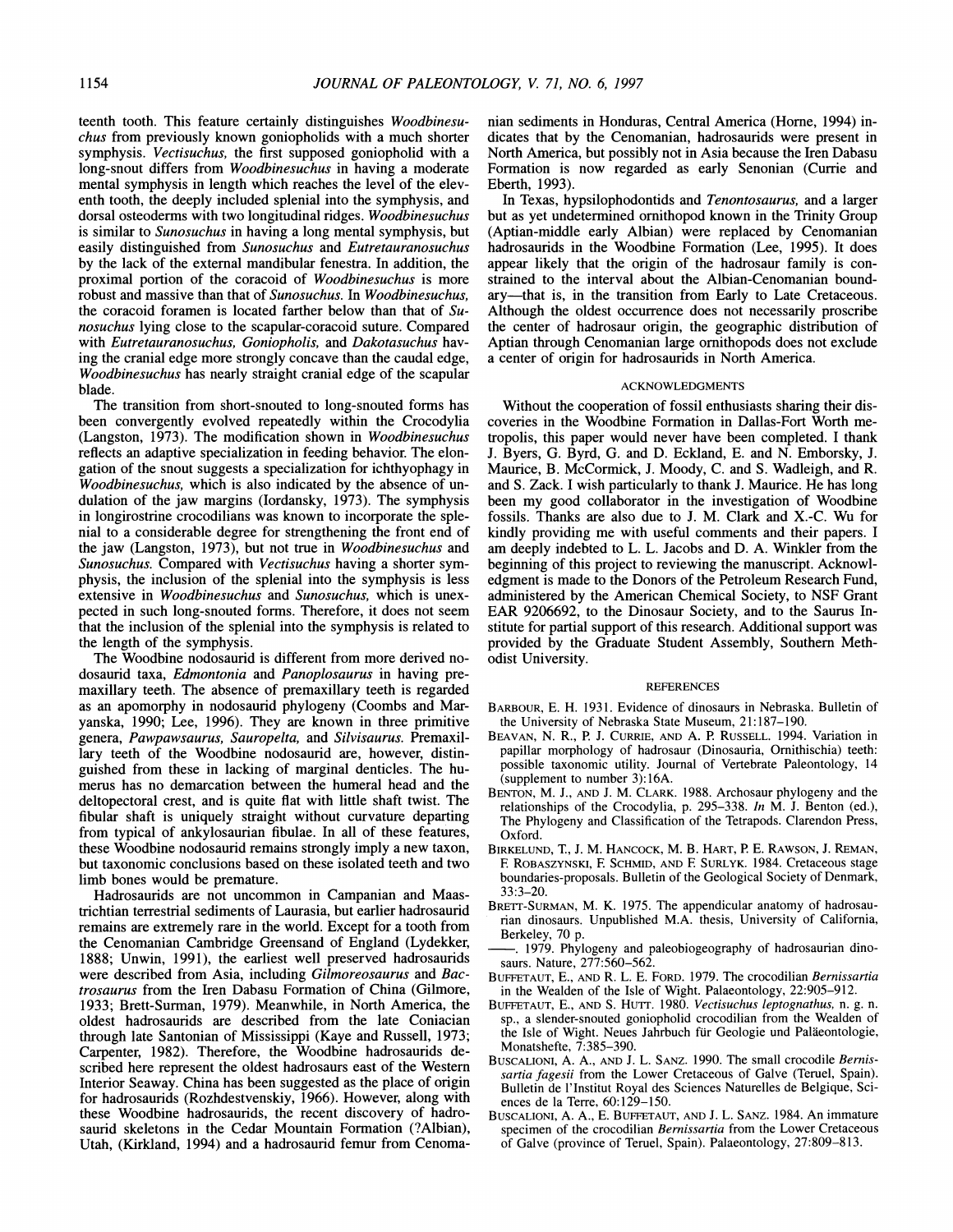- CARPENTER, K. 1982. The oldest Late Cretaceous dinosaurs in North<br>America? Mississippi Geology, 3:11-17.
- , D. DILKES, AND D. B. WEISHAMPEL. 1995. The dinosaurs of the Niobrara Chalk Formation (Upper Cretaceous, Kansas). Journal of Vertebrate Paleontology, 15:275-297.
- CLARK, J. M. 1986. Phylogenetic relationships of the crocodylomorph archosaurs. Unpublished Ph.D. thesis, University of Chicago, Chicago, 556 p.
- -. 1994. Patterns of evolution in Mesozoic Crocodyliformes, p. 84- 97. *In* N. C. Fraser and H.-D. Sues (eds.), In the Shadow of the Dinosaurs: Early Mesozoic Tetrapods. Cambridge.
- COLBERT,E. H., AND C. C. MOOK. 1951. The ancestral crocodilian *Protosuchus.* Bulletin of the American Museum of Natural History, 97:147-182. Colbert, E. H., AND C. C. Mook. 1951. The ancestral crocodilian *Protosuchus*. Bulletin of the American Museum of Natural History, 97:147–182.<br>Coomers, W. P., JR. 1971. The Ankylosauria. Unpublished Ph.D. thesis, Columbia
- COOMBS, W. P., JR. 1971. The Ankylosauria. Unpublished Ph.D. thesis, Columbia University, New York, 487 p.
- 
- 97:147–182.<br>Cooms, W. P., JR. 1971. The Ankylosauria. Unpublished Ph.D. thesis,<br>Columbia University, New York, 487 p.<br>——. 1978. Forelimb muscles of the Ankylosauria (Reptilia, Ornithis-<br>chia). Journal of Paleontology, 52:6 University of California Press, Berkeley.
- COPE, E. D. 1869. Remarks on *Eschrichtius polyporus, Hypsibema crassicauda, Hadrosaurus tripos,* and *Polydectes biturgidus.* Proceedings of the Academy of Natural Sciences of Philadelphia, 21:192.
- CURRIE, P. J., AND D. A. EBERTH. 1993. Paleontology, sedimentology, and paleoecology of Iren Dabasu Formation (Upper Cretaceous), Inner Mongolia, People's Republic of China. Cretaceous Research, 14: 127-144.
- -, J. K. RIGBY, JR., AND R. E. SLOAN. 1990. Theropod teeth from the Judith River Formation of southern Alberta, Canada, p. 107-125. *In* K. Carpenter and P. J. Currie (eds.), Dinosaur Systematics: Perspectives and Approaches. Cambridge University Press, Cambridge.
- DODGE, C. E 1968. Stratigraphic nomenclature of the Woodbine Formation Tarrant County, Texas, p. 107-125. *In* C. E Dodge (ed.), Fieldtrip Guidebook, South-Central Section, Stratigraphy of the Woodbine Formation, Tarrant County, Texas. The Geological Society of America.
- DOLLO, L. 1883. Premiere note sur les crocodiliens de Bernissart. Bulletin du Musée Royal d'Histoire Naturelle de Belgique, 2:309-338.
- EATON, T. H., JR. 1960. A new armored dinosaur from the Cretaceous of Kansas. University of Kansas Paleontological Contribution, 25: 1- 24.
- EATON, J. G. 1993. Therian mammals from the Cenomanian (Upper Cretaceous) Dakota Formation, southwestern Utah. Journal of Vertebrate Paleontology, 13:105-124.
- ERICKSON, B. R. 1976. Osteology of the early eusuchian crocodile *Leidyosuchus formidabilis,* sp. nov. Science Musum of Minnesota, Monograph, 2:l-61.
- ESTES, R. 1964. Fossil vertebrates from the Late Cretaceous Lance Formation, eastern Wyoming. University of California Publications in Geological Sciences, 49:1-180.
- GALTON, P. M., AND J. A. JENSEN. 1979. Remains of ornithopod dinosaurs from the Lower Cretaceous of North America. Brigham Young University Geology Studies, 25: 1-10.
- GILMORE, C. W. 1933. On the dinosaurian fauna of the Iren Dabasu Formation. Bulletin American Museum of Natural History, 67:23-78.
- HALBOUTY, M. T., AND J. J. HALBOUTY. 1982. Relationships between East Texas Field region and Sabine Uplift in Texas. American Association of Petroleum Geologists Bulletin, 66:1042-1054.
- HILL, R. T. 1901. Geography and geology of the Black and Grand Prairies, Texas. U.S. Geological Survey 21st Annual Report, Part 7, 666 p.
- HOLLAND, W. J. 1905. A new crocodile from the Jurassic of Wyoming. Annals of the Carnegie Museum, 3:431-434.
- HORNE, G. S. 1994. A mid-Cretaceous ornithopod from central Honduras. Journal of Vertebrate Paleontology, 14: 147-150.
- HORNER, J. R. 1990. Evidence of diphyletic origination of the hadrosaurian (Reptilia; Ornithischia) dinosaurs, p. 179-187. *In* K. Carpenter and **P.** J. Currie (eds.), Dinosaur Systematics: Perspectives and duras. Journal of Vertebrate Paleontology, 14:147-150.<br>HORNER, J. R. 1990. Evidence of diphyletic origination of the hadro-<br>saurian (Reptilia; Ornithischia) dinosaurs, p. 179-187. In K. Carpen-<br>ter and P. J. Currie (eds.),
- rosauridae) with descriptions of two new hadrosaurid species and an evaluation of hadrosaurid phylogenetic relationships. Museum of the Rockies Occasional Paper 2, 119 p.
- IORDANSKY, N.N. 1973. The skull of the Crocodilia, p. 210-262. *In* C. Gans and T. S. Parson (eds.), The Biology of the Reptilia. 4. Academic Press, New York.
- KAYE, J. M., AND D. A. RUSSELL. 1973. The oldest record of the hadrosaurian dinosaurs in North America. Journal of Paleontology, 47: 91-93.
- KENNEDY, W. J. AND W. A. COBBAN. 1990. Cenomanian ammonite faunas from the Woodbine Formation and lower part of the Eagle Ford Group, Texas. Palaeontology, 33:75-154.
- KIRKLAND, J. I. 1994. A large primitive hadrosaur from the Lower Cretaceous of Utah. Journal of Vertebrate Paleontology 14 (supplement to number 3):32A.
- AND J. M. FARRISH. 1995. Theropod teeth from the Lower and Middle Cretaceous of Utah. Journal of Vertebrate Paleontology 15 (supplement to number 3):39A.
- KRAUSE, D. W., AND D. BAIRD. 1979. Late Cretaceous mammals east of the North American Western Interior Seaway. Journal of Paleontology, 53:562-565.
- LANGSTON, W., JR. 1973. The crocodilian skull in historical perspective, p. 263-284. *In* C. Gans and T. S. Parson (eds.), The Biology of the Reptilia. 4. Academic Press, New York.
- LEE, Y.-N. 1995. Mid-Cretaceous archosaur faunal changes in Texas, p. 143-146. *In* A. Sun and Y. Wang (eds.), Sixth Symposium on Mesozoic Terrestrial Ecosystems and Biota, Short Papers. China Ocean Press, Beijing.
- -. 1996. A new nodosaurid ankylosaur (Dinosauria: Omithischia) from the Paw Paw Formation (late Albian) of Texas. Journal of Vertebrate Paleontology, 16:232-245.
- LOCKLEY, M. G. 1985. Vanishing tracks along Alameda Parkway, p. 131-142. *In* C. K. Chamberlain (ed.), Environments of deposition (and trace fossils) of Cretaceous sandstones of the Western Interior. The Society of Economic Paleontologists and Mineralogists Field Guide 2nd Midyear Annual Meeting, Golden, Colorado.
- LYDEKKER, R. 1888. Note on a new Wealden iguanodont and other dinosaurs. Quarterly Journal, Geological Society of London, 44:46- 61.
- MANCINI,E. A. 1979. Late Albian and early Cenomanian Grayson ammonite biostratigraphy in north-central Texas. Journal of Paleontology, 53:1013-1022.
- MARSH, 0. C. 1881. Classification of the Dinosauria. American Journal of Sciences (Series 3), 23:81-86.
- -. 1890. Additional characters of the Ceratopsidae, with notice of new Cretaceous dinosaurs. American Journal of Sciences (Series 3), 39:418-426.
- McNULTY, C. L. 1964. Hypolophid teeth from the Woodbine Formation, Tarrant County, Texas. Eclogae Geologicae Helvetiae, 57:537-541. McNULTY, C. L. 1964. Hypolophid teeth from the Woodbine Formation, Tarrant County, Texas. Eclogae Geologicae Helvetiae, 57:537–541.<br>—, AND B. H. SLAUGHTER. 1962. A new sawfish from the Woodbine Formation (Cretaceous) of Te
- -, AND B. H. SLAUGHTER. 1962. A new sawfish from the Woodbine
- Formation (Cenomanian) of Texas, p. 68-73. *In* C. F. Dodge (ed.), Fieldtrip Guidebook, South-Central Section, Stratigraphy of the Woodbine Formation, Tarrant County, Texas. The Geological Society of America.
- MEHL, M. G. 1941. *Dakotasuchus kingi,* a crocodile from the Dakota of Kansas. Journal Scientific Laboratories Denison University, 36:47- 65.
- MICHAEL, F. Y. 1972. Planktonic foraminifera from the Comanchean Series (Cretaceous) of Texas. Journal of Foraminiferal Research, 2: 200-220.
- MOOK, C. C. 1967. Preliminary description of a new goniopholid crocodilian. Kirtlandia, 2: 1-9.
- NORMAN,D. B. 1986. On the anatomy of *Iguanodon atherfieldensis*  (Ornithischia: Ornithopoda). Bulletin, Institut Royale d'Histoire Na-Mook, C. C. 1967. Preliminary description of a new goniopholid crocolilian. Kirtlandia, 2:1–9.<br>NORMAN, D. B. 1986. On the anatomy of *Iguanodon atherfieldensis* (Ornithischia: Ornithopoda). Bulletin, Institut Royale d'Hist
- family Iguanodontidae, p. 147-161. *In* K. Carpenter and **P.** J. Currie (eds.), Dinosaur Systematics: Perspectives and Approaches. Cambridge University Press, Cambridge.
- NORELL, M. A., AND J. M. CLARK. 1990. A reanalysis of *Bernissartia fagesii,* with comments on its phylogenetic position and its bearing on the origin and diagnosis of the Eusuchia. Bulletin de 1'Institut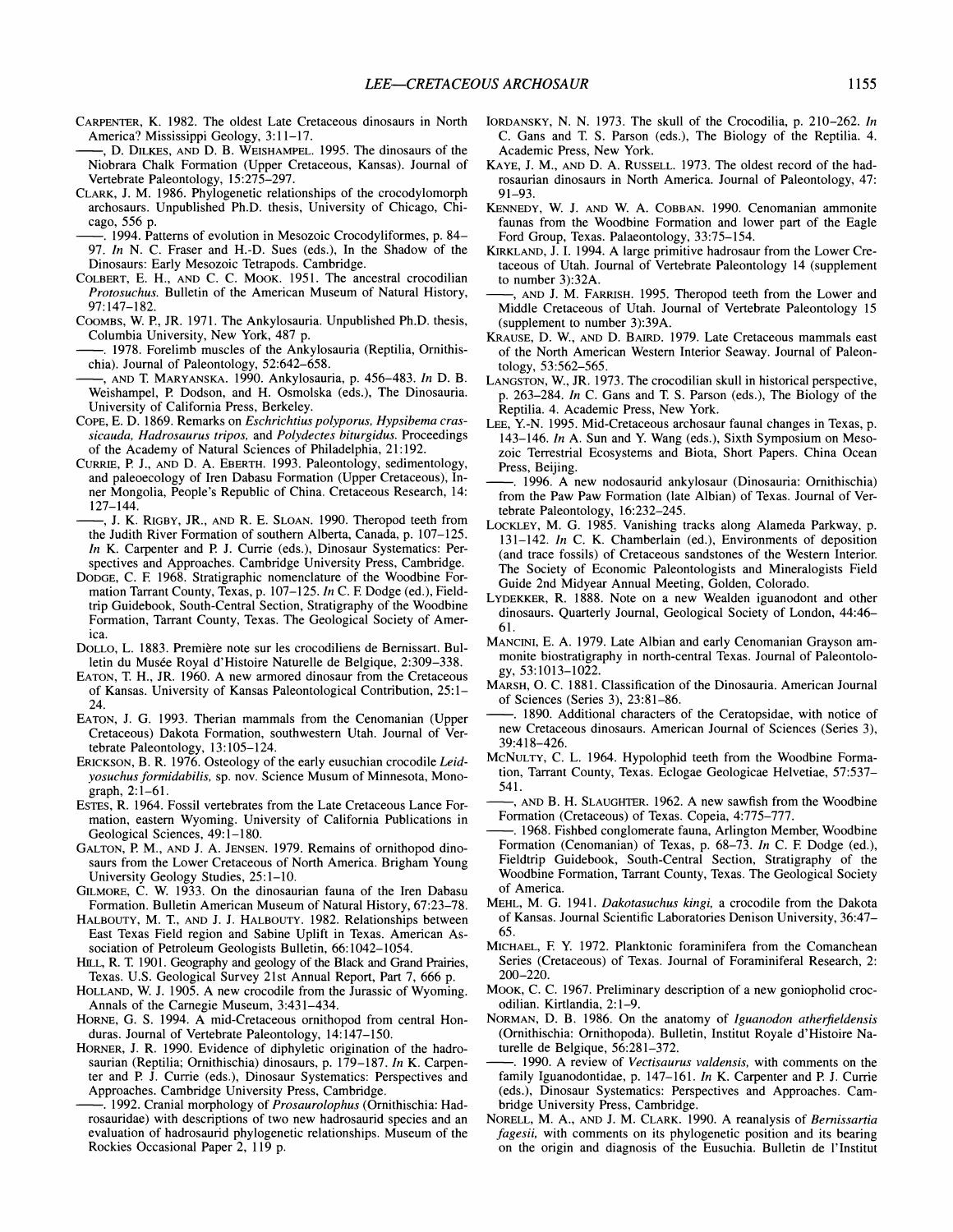Royal des Sciences Naturelles de Belgique Sciences de la Terre, 60: 115-128.

- OSBORN, H. F. 1923. Two Lower Cretaceous dinosaurs from Mongolia. American Museum Novitates, 95:l-10.
- OSTROM, J. H. 1970. Stratigraphy and paleontology of the Cloverly Formation (Lower Cretaceous) of the Bighorn Basin area, Wyoming and Montana. Bulletin of the Peabody Museum of Natural History, Yale University, 35:1-234.
- OWEN, R. 1878. Monograph of the fossil Reptilia of the Wealden and Purbeck Formations. Supplement VIII, (Goniopholis, Petrosuchus, and Suchosaurus). Palaeontographical Society Monographs, London, 32:l-15.
- -. 1879. Monograph of the fossil Reptilia of the Wealden and Purbeck Formations. Supplement IX, Crocodilia (Goniopholis, Brachydectes, Nannosuchus, Theriosuchus, and Nuthetes). Palaeontographical Society Monographs, London, 33: 1-19.
- POWELL, J. D. 1968. Woodbine-Eagle Ford transition, Tarrant Member, p. 27-43. In C.E Dodge (ed.), Fieldtrip Guidebook, South-Central Section, Stratigraphy of the Woodbine Formation, Tarrant County, Texas. The Geological Society of America.
- ROZHDESTVENSKIY, A. K. 1966. Novyye iguanodonty iz Tsentral'noy Azii. Filogeneticheskiye i taksonomicheskiye vzaimootnosheniya pozdnikh Iguanodontidae i rannikh Hadrosauridae. [New iguanodonts from central Asia. Phylogenetic and taxonomic interrelationships of late Iguanodontidae and early Hadrosauridae.] Paleontologicheskii Zhurnal 1966:103-116. (In Russian).
- RUSSELL, L. S. 1940. Edmontonia rugosidens (Gilmore), an armoured dinosaur from the Belly River series of Alberta. University of Toronto Studies, Geological Series, 43:3-27.
- SEELEY, H. G. 1887. On the classification of the fossil animals commonly called Dinosauria. Proceedings of the Royal Society of London, 43:165-171.
- . 1888. The classification of the Dinosauria. Reports of the British Association of Advanced Sciences, 1887:698-699.
- SLAUGHTER, B. H., AND M. STEINER. 1968. Notes on rostra1 teeth of ganopristine sawfishes, with special reference to Texas material. Journal of Paleontology, 42:233-238.
- STELL, R. 1973. Crocodilia. In O. Kuhn (ed.), Handbuch der Paläoherpetologie (Encyclopedia of Paleoherpetology), Part 16. Gustav Fisher Verlag, Stuttgart and Portland Oregon, 116 p.
- STORER, J. E. 1975. Dinosaur tracks, Columbosauripus ungulatus (Saurischia: Coelurosauria), from the Dunvegan Formation (Cenomanian) of northeastern British Columbia. Canadian Journal of Earth Sciences, 12:1805-1 807.
- TAFF, J. A. 1893. Report of the Cretaceous area north of the Colorado River. Texas Geological Survey 4th Annual Report for 1892, Part 1: 241-354.
- THOMAS, R. A., AND D. D. GILLETTE. 1985. Ornithopod and theropod ichnofauna in the Dakota Formation, Clayton Lake State Park, northeastern New Mexico. The Geological Society of America, Rocky Mountain Section, Abstract Program, 17:267.
- UNWIN, D. M. 1991. The morphology, systematics and evolutionary history of pterosaurs from the Cretaceous Cambridge Greensand of England. Unpublished Ph.D. thesis, Reading University, 527 p.
- WALKER, A. D. 1970. A revision of the Jurassic reptile *Hallopus victor* (Marsh), with remarks on the classification of crocodiles. Philosophical Transactions of the Royal Society of London, Series B, 257:323- 372.
- WEISHAMPEL, D. B. 1990. Dinosaurian distribution, p. 63-139. In D. B. Weishampel, P. Dodson, and H. Osmolska (eds.), The Dinosauria. University of California Press, Berkeley.
- $-$ , AND J. R. HORNER. 1990. Hadrosauridae, p. 543–561. In D. B. Weishampel, P. Dodson, and H. Osmolska (eds.), The Dinosauria.<br>University of California Press, Berkeley. B. Weishampel, P. Dodson, and H. Osmolska (eds.), The Dinosauria.<br>University of California Press, Berkeley.<br>—, AND J. R. HORNER. 1990. Hadrosauridae, p. 543–561. In D. B.<br>Weishampel, P. Dodson, and H. Osmolska (eds.), The
- sylvanicus from the Late Cretaceous of Romania: the most basal zhadrosaurid dinosaur. Palaeontology, 36:261-385.
- WELTON, B. J., AND R. F. FARISH, 1993. The collector's guide to fossil sharks and rays from the Cretaceous of Texas. Before Time, Lewisvile, 204 p.
- WHETSTONE, K., AND P. WHYBROW. 1983. A "cursorial" crocodilian from the Triassic of Lesotho (Basutoland), southern Africa. Occasional Papers of the University of Kansas Museum of Natural History, 106:1-37.
- WINKLER,D. A,, P A. MURRY, AND L. L. JACOBS. 1990. Early Cretaceous (Comanchean) vertebrates of central Texas. Journal of Vertebrate Paleontology, 10:95-116.

ACCEPTED 4 MARCH 1997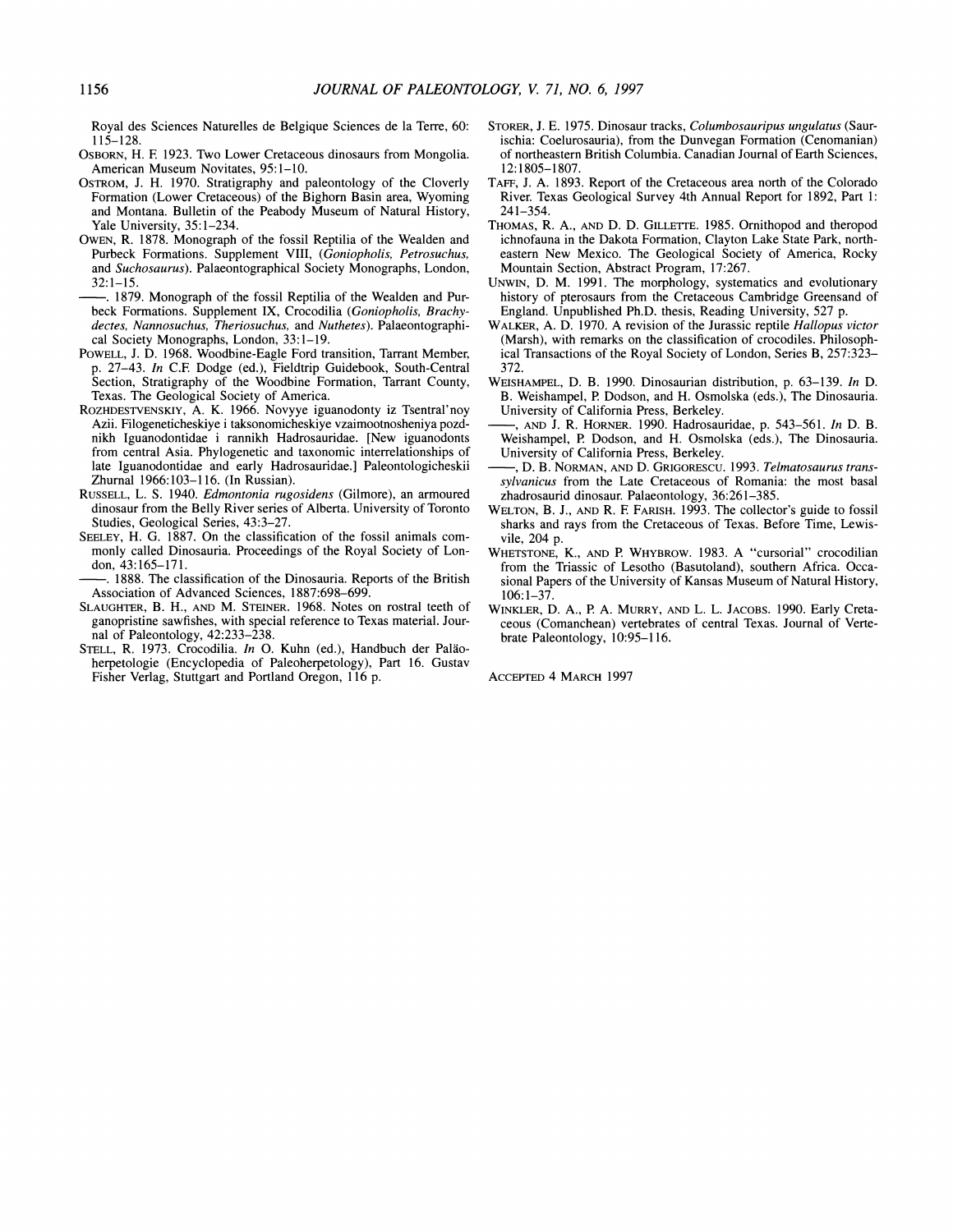http://www.jstor.org

# **LINKED CITATIONS**

*- Page 1 of 2 -*

*You have printed the following article:*

**The Archosauria from the Woodbine Formation (Cenomanian) in Texas** Yuong-Nam Lee *Journal of Paleontology*, Vol. 71, No. 6. (Nov., 1997), pp. 1147-1156. Stable URL: [http://links.jstor.org/sici?sici=0022-3360%28199711%2971%3A6%3C1147%3ATAFTWF%3E2.0.CO%3B2-W](http://links.jstor.org/sici?sici=0022-3360%28199711%2971%3A6%3C1147%3ATAFTWF%3E2.0.CO%3B2-W&origin=JSTOR-pdf)

*This article references the following linked citations. If you are trying to access articles from an off-campus location, you may be required to first logon via your library web site to access JSTOR. Please visit your library's website or contact a librarian to learn about options for remote access to JSTOR.*

# **References**

# **Forelimb Muscles of the Ankylosauria (Reptilia, Ornithischia)**

Walter P. Coombs, Jr. *Journal of Paleontology*, Vol. 52, No. 3. (May, 1978), pp. 642-657. Stable URL: [http://links.jstor.org/sici?sici=0022-3360%28197805%2952%3A3%3C642%3AFMOTA%28%3E2.0.CO%3B2-B](http://links.jstor.org/sici?sici=0022-3360%28197805%2952%3A3%3C642%3AFMOTA%28%3E2.0.CO%3B2-B&origin=JSTOR-pdf)

# **The Oldest Record of Hadrosaurian Dinosaurs in North America**

John M. Kaye; Dale A. Russell *Journal of Paleontology*, Vol. 47, No. 1. (Jan., 1973), pp. 91-93. Stable URL: [http://links.jstor.org/sici?sici=0022-3360%28197301%2947%3A1%3C91%3ATOROHD%3E2.0.CO%3B2-M](http://links.jstor.org/sici?sici=0022-3360%28197301%2947%3A1%3C91%3ATOROHD%3E2.0.CO%3B2-M&origin=JSTOR-pdf)

**Late Cretaceous Mammals East of the North American Western Interior Seaway** David W. Krause; Donald Baird *Journal of Paleontology*, Vol. 53, No. 3. (May, 1979), pp. 562-565. Stable URL: [http://links.jstor.org/sici?sici=0022-3360%28197905%2953%3A3%3C562%3ALCMEOT%3E2.0.CO%3B2-6](http://links.jstor.org/sici?sici=0022-3360%28197905%2953%3A3%3C562%3ALCMEOT%3E2.0.CO%3B2-6&origin=JSTOR-pdf)

# **Late Albian and Early Cenomanian Grayson Ammonite Biostratigraphy in North-Central Texas**

Ernest A. Mancini *Journal of Paleontology*, Vol. 53, No. 4. (Jul., 1979), pp. 1013-1022. Stable URL: [http://links.jstor.org/sici?sici=0022-3360%28197907%2953%3A4%3C1013%3ALAAECG%3E2.0.CO%3B2-D](http://links.jstor.org/sici?sici=0022-3360%28197907%2953%3A4%3C1013%3ALAAECG%3E2.0.CO%3B2-D&origin=JSTOR-pdf)